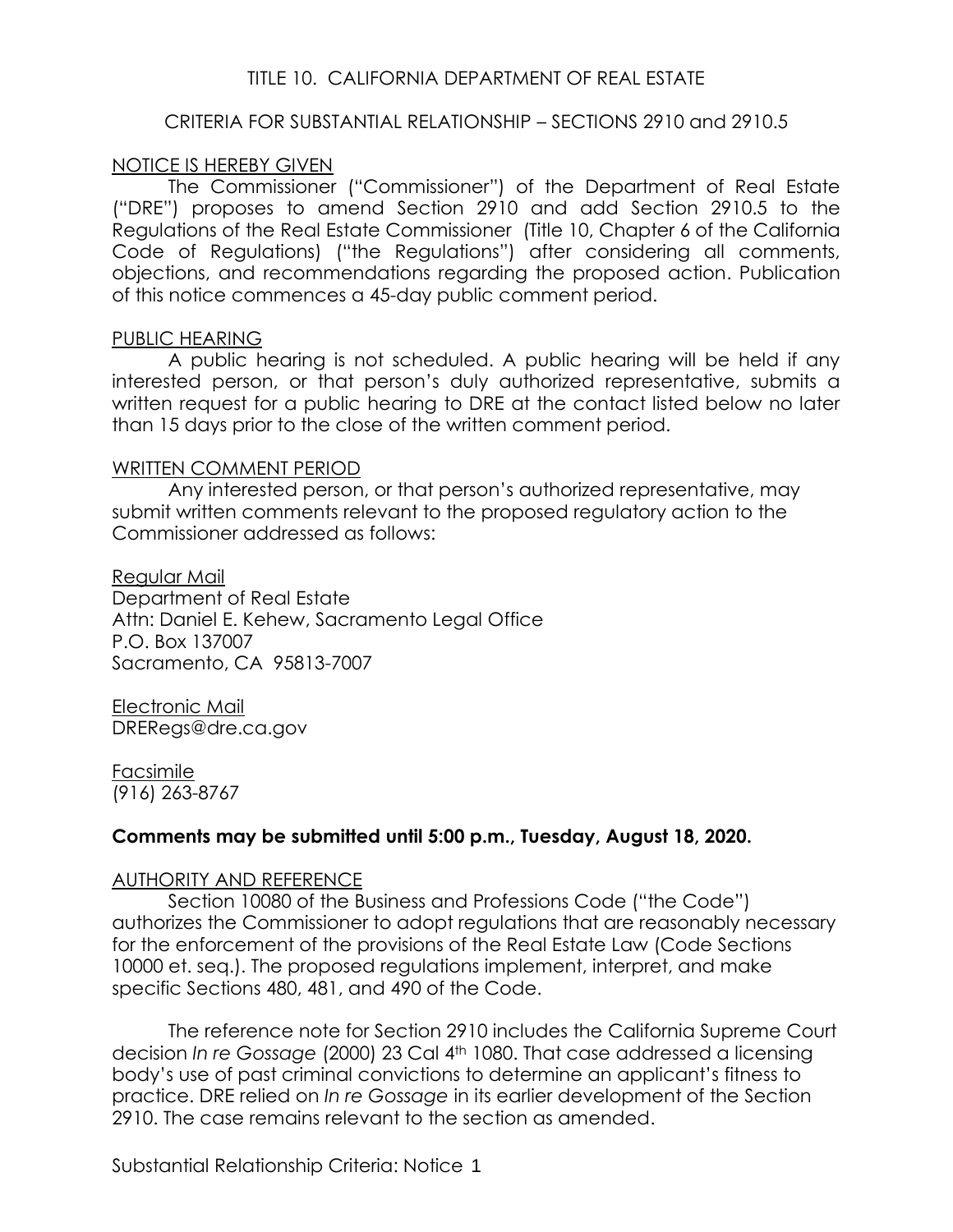## INFORMATIVE DIGEST/PLAIN ENGLISH OVERVIEW – SUMMARY OF PROPOSED REGULATION

DRE is responsible for the licensing of real estate brokers and salespersons in the State of California. In this role, DRE evaluates the fitness of an individual applicant or licensee for real estate licensure where DRE becomes aware of criminal convictions or other license discipline imposed upon the applicant or licensee.

In language that remains in effect until July 1, 2020, Code section 480 authorizes specified licensing agencies to deny an application for a license where the applicant was previously convicted of a crime substantially related to the profession for which the applicant seeks a license. Correspondingly, section 490 currently authorizes the same licensing agencies to discipline an existing license when an existing licensee is convicted of a crime substantially related to the licensed profession. Current section 481 requires the specified licensing agencies to set out standards that identify which crimes or acts are substantially related to the regulated profession. DRE's Criteria for Substantial Relationship appear in Title 10 of the California Code of Regulations, Chapter 6, Section 2910.

AB 2138 (Chiu, Chapter 995, Statutes of 2018) amended sections 480 and 481 of the Code. Effective on July 1, 2020, the amendments limit the specified licensing agencies' use of past criminal convictions in denying license applications. The amendments also necessitate the amendment of existing Criteria for Substantial Relationship, including DRE's regulation section 2910. Further, the revised statute also calls for several specific licensing fields involving financial regulation, including real estate licensure, to define the financial crimes that those agencies may use to deny a license beyond the seven-year maximum time limit imposed by AB 2138 on the use of other types of convictions. DRE defines this term by adding proposed Section 2910.5 to the Regulations.

Finally, existing references to "Bureau" or "department" in the existing section 2910 of the Regulations are amended to "Department" for consistency.

## *Anticipated Benefits of the Proposed Regulation*

The proposed language brings the existing DRE Criteria for Substantial Relationship into consistency with the updated statutory standard. Also, the proposed amendment will make specific the scope of the financial convictions that still may be used to deny a real estate license application beyond the seven-year limit on corresponding use of other convictions, allowing DRE to remain in harmony with the federally-established scope of the Secure and Fair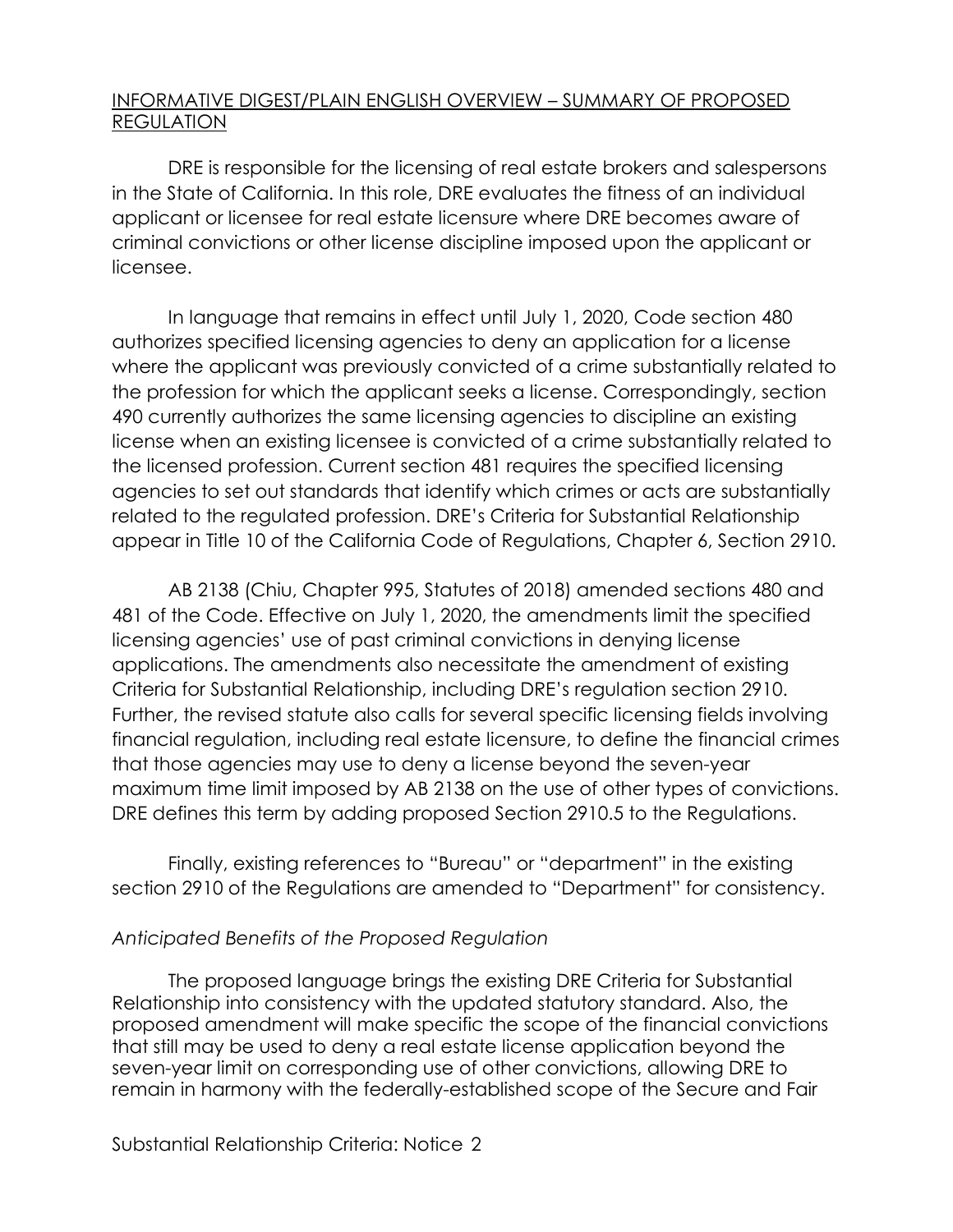Enforcement for Mortgage Licensing Act of 2008 (Public Law 110-289). ("SAFE Act".)

## *Evaluation of Inconsistency/Incompatibility with Existing State Regulations*

The Commissioner has determined that these proposed regulations are not inconsistent or incompatible with existing regulations. After conducting a review for any regulations that would relate to criteria for determining the substantial relationship of an applicant's or licensee's criminal convictions or license discipline to the practice of real estate, the Commissioner has concluded that these are the only State of California regulations relating to the subject.

## DISCLOSURES REGARDING THE PROPOSED ACTION

*The Commissioner has made the following determinations:*

Mandate on local agencies and school districts: None.

Cost or savings to any state agency: None.

Cost to any local agency or school district that must be reimbursed in accordance with Government Code sections 17500 through 17630: None.

Other nondiscretionary cost or savings imposed on local agencies: None.

Cost or savings in federal funding to the state: None.

Cost impacts on a representative private person or business: The Department is not aware of any cost impacts that a representative private person or business would necessarily incur in reasonable compliance with the proposed action.

Significant, statewide adverse economic impact directly affecting businesses, including the ability of California businesses to compete with businesses in other states: None.

Significant effect on housing costs: None.

# RESULTS OF THE ECONOMIC IMPACT ANALYSIS/ASSESSMENT

The Commissioner concludes that it is (1) unlikely that the proposal will eliminate any jobs for real estate licensees or associated professions, (2) unlikely that the proposal will create jobs, $1$  (3) unlikely the proposal will create new

Substantial Relationship Criteria: Notice 3

a<br>B

<sup>&</sup>lt;sup>1</sup> Although AB 2138 appears to modify the screening standards applied to real estate license applicants, DRE's existing Criteria for Rehabilitation (sections 2911 and 2912 of the Regulations) already encompass almost all of the scope of the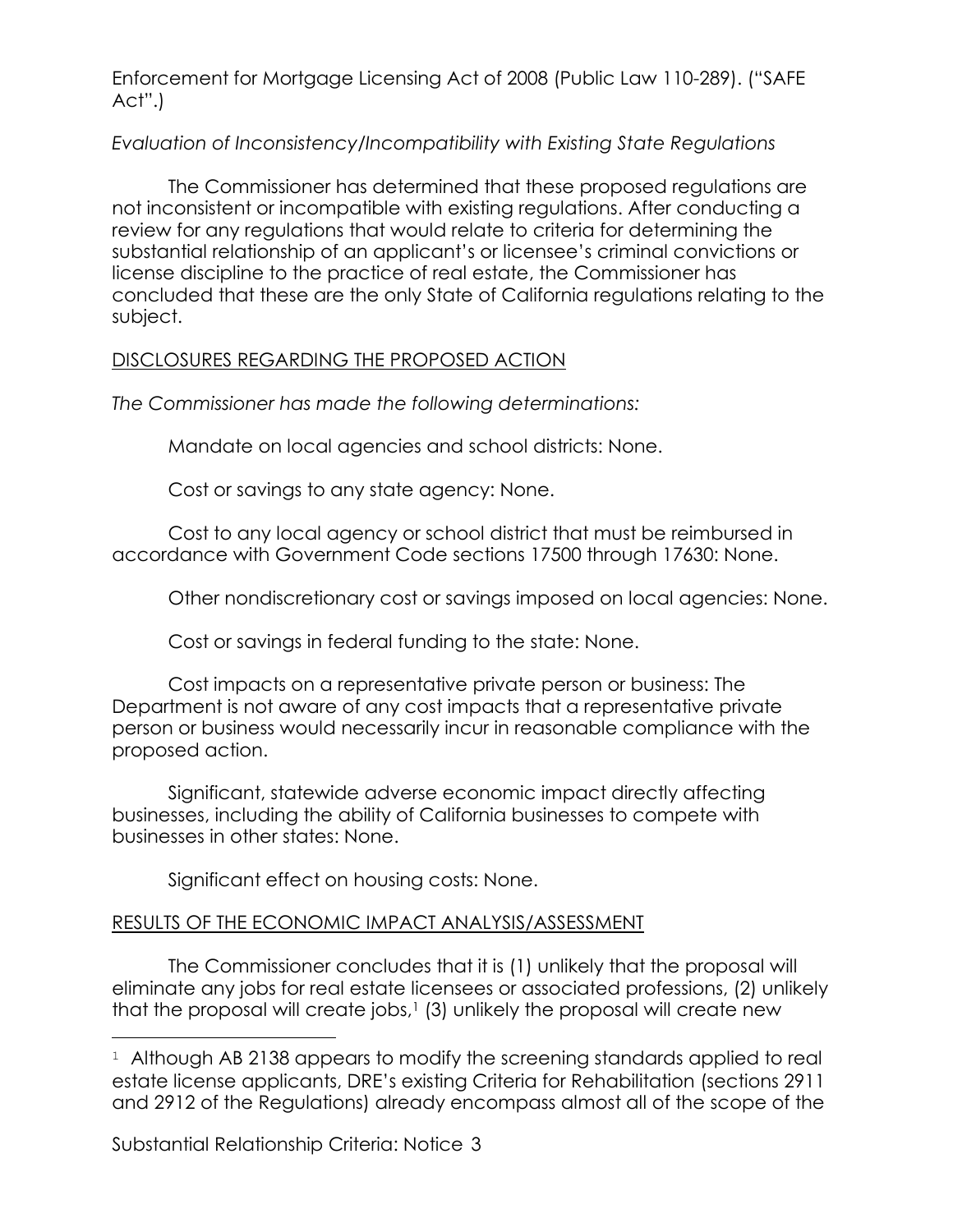businesses of any sort, (4) unlikely that the proposal will eliminate any existing businesses, and (5) unlikely that the proposed regulations will result in the expansion of businesses currently doing business in the state.

## BENEFITS OF THE PROPOSED ACTION

The stated goal of AB 2138 was to increase access to licensure for persons with criminal convictions in their background. Although DRE's Criteria for Rehabilitation includes provisions that already encompass much of the scope of the standard set by AB 2138, this proposal will harmonize DRE's Criteria for Substantial Relationship with the new AB 2138 and, prospectively, allow for some issuance of licenses where present law would limit such access. The proposed regulatory amendments and addition will not benefit worker safety or the state's environment.

## SMALL BUSINESS DETERMINATION

The Commissioner has determined that there is no fiscal impact to small businesses resulting from this proposed regulatory amendment. The amendments serve only to implement the statutory standard, rather than impose a substantial change in that standard.

## CONSIDERATION OF ALTERNATIVES

In accordance with Government Code section 11346.5, subdivision (a)(13), the Commissioner must determine that no reasonable alternative they considered, or that has otherwise been identified and brought to the attention of DRE, would be more effective in carrying out the purpose for which the action is proposed, would be as effective and less burdensome to affected private persons than the proposed action, or would be more cost-effective to affected private persons and equally effective in implementing the statutory policy or other provision of law.

DRE invites interested persons to present statements or arguments with respect to alternatives to the proposed regulation at during the written comment period.

### CONTACT PERSON

a<br>B

Inquiries concerning this action may be directed to Daniel Kehew at (916) 576-7842, or via email at DRERegs@dre.ca.gov. The backup contact person is Stephen Lerner at (916) 576-8100.

## AVAILABILITY OF STATEMENT OF REASONS, TEXT OF PROPOSED REGULATIONS, AND RULEMAKING FILE

statute that will go into effect on July 1, 2020. DRE predicts that practical impact of these changes on applicants will be minimal.

Substantial Relationship Criteria: Notice 4